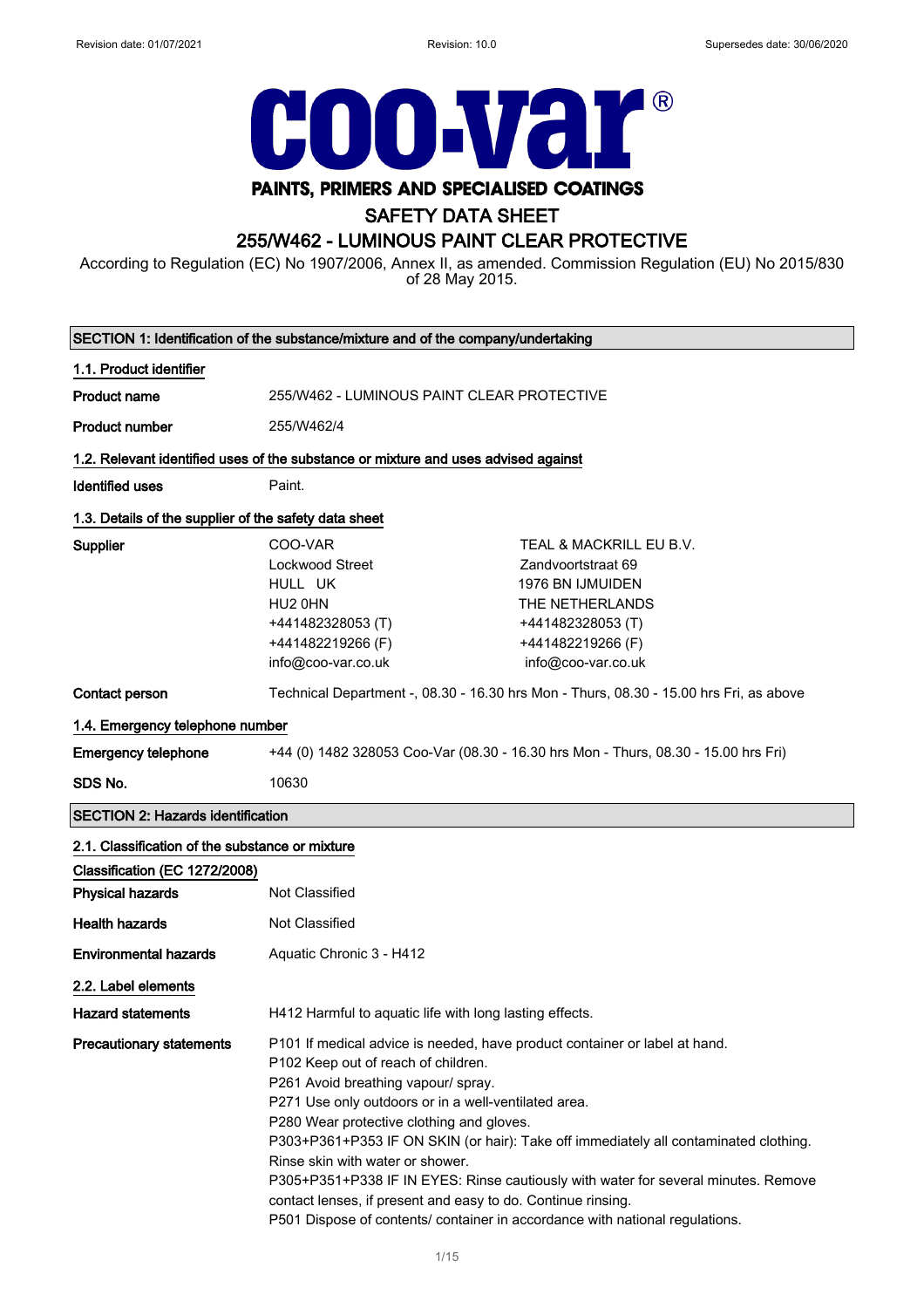| Supplemental label          | Contains a biocidal product: C(M)IT/MIT (3:1) and BIT  |
|-----------------------------|--------------------------------------------------------|
| information                 |                                                        |
| Supplementary precautionary | P403+P235 Store in a well-ventilated place. Keep cool. |

 $\boldsymbol{\mathsf{supplementary}}$  precautionary statements 403+P235 Store in a well-ventilated place. Keep co

## 2.3. Other hazards

This product does not contain any substances classified as PBT or vPvB.

| SECTION 3: Composition/information on ingredients                                                                                                                                   |                          |                                                          |
|-------------------------------------------------------------------------------------------------------------------------------------------------------------------------------------|--------------------------|----------------------------------------------------------|
| 3.2. Mixtures                                                                                                                                                                       |                          |                                                          |
| Monopropylene glycol                                                                                                                                                                |                          | $1 - 5%$                                                 |
| CAS number: 57-55-6                                                                                                                                                                 | EC number: 200-338-0     | REACH registration number: 01-<br>2119456809-23-xxxx     |
| Classification<br>Not Classified                                                                                                                                                    |                          | Classification (67/548/EEC or 1999/45/EC)                |
| 2-(2-BUTOXYETHOXY)ETHANOL                                                                                                                                                           |                          | 1%                                                       |
| CAS number: 112-34-5                                                                                                                                                                | EC number: 203-961-6     | REACH registration number: 01-<br>2119475104-44-0000     |
| Classification<br>Eye Irrit. 2 - H319                                                                                                                                               |                          | Classification (67/548/EEC or 1999/45/EC)<br>Xi;R36      |
| AMMONIA %                                                                                                                                                                           |                          | 1%                                                       |
| CAS number: 1336-21-6                                                                                                                                                               | EC number: 215-647-6     |                                                          |
| M factor (Acute) = $1$                                                                                                                                                              |                          |                                                          |
| Classification<br>Skin Corr. 1B - H314<br>STOT SE 3 - H335<br>Aquatic Acute 1 - H400                                                                                                |                          | Classification (67/548/EEC or 1999/45/EC)<br>C;R34 N;R50 |
| <b>BRONOPOL (INN)</b>                                                                                                                                                               |                          | < 0.03%                                                  |
| CAS number: 52-51-7                                                                                                                                                                 | EC number: 200-143-0     |                                                          |
| M factor (Acute) = $10$                                                                                                                                                             | M factor (Chronic) = $1$ |                                                          |
| Classification<br>Acute Tox. 4 - H302<br>Acute Tox. 4 - H312<br>Skin Irrit. 2 - H315<br>Eye Dam. 1 - H318<br>STOT SE 3 - H335<br>Aquatic Acute 1 - H400<br>Aquatic Chronic 1 - H410 |                          |                                                          |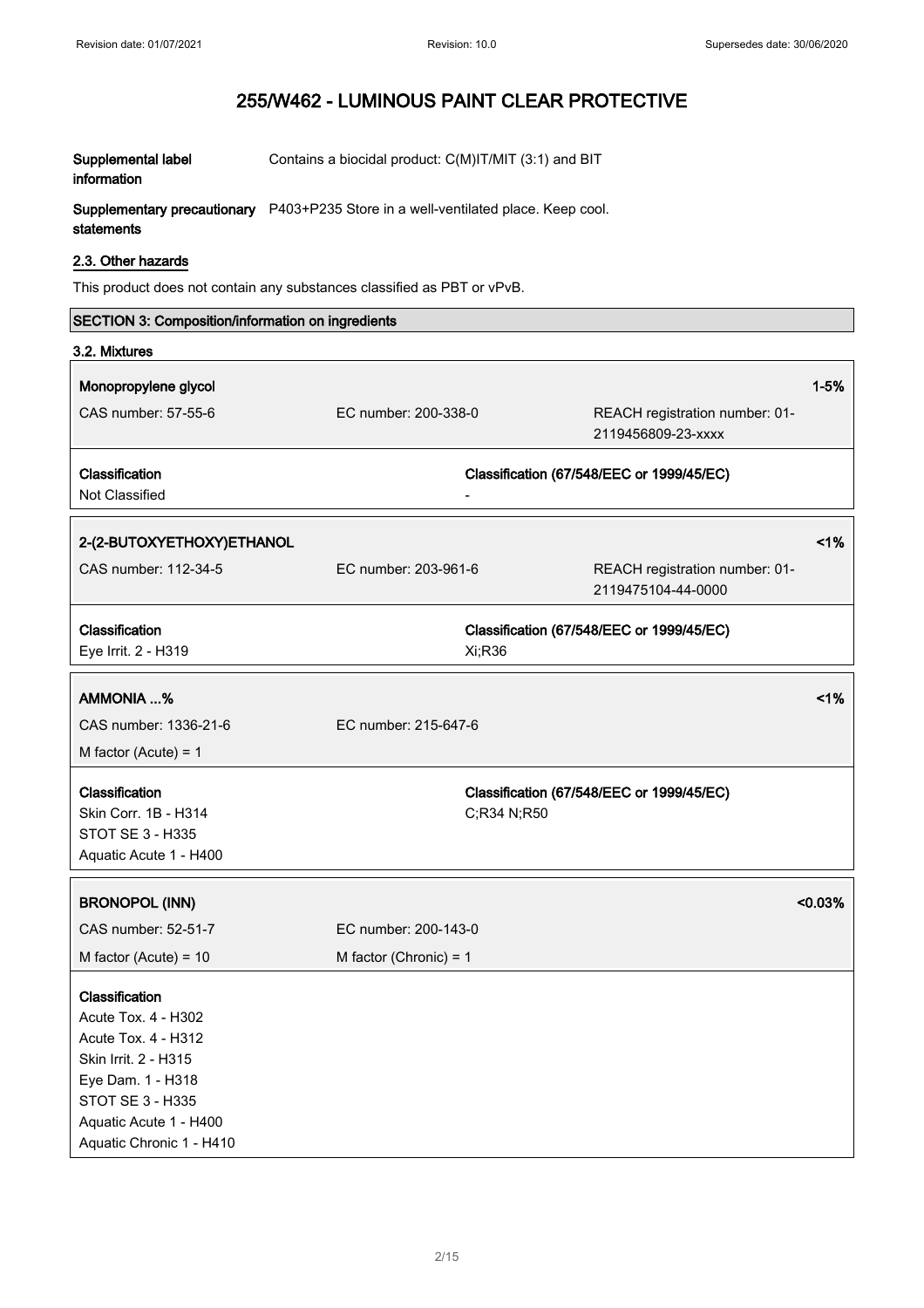| 2,6-Di-tert-butyl-p-cresol                                                                                                                                                                                    |                                                            | $1\%$                                                                                                                                                                                                                                                                                  |
|---------------------------------------------------------------------------------------------------------------------------------------------------------------------------------------------------------------|------------------------------------------------------------|----------------------------------------------------------------------------------------------------------------------------------------------------------------------------------------------------------------------------------------------------------------------------------------|
| CAS number: 128-37-0                                                                                                                                                                                          | EC number: 204-881-4                                       | REACH registration number: 01-<br>2119565113-46-xxxx                                                                                                                                                                                                                                   |
| M factor (Acute) = $1$                                                                                                                                                                                        |                                                            |                                                                                                                                                                                                                                                                                        |
| Classification<br>Aquatic Acute 1 - H400<br>Aquatic Chronic 1 - H410                                                                                                                                          |                                                            | Classification (67/548/EEC or 1999/45/EC)<br>N;R50/53.                                                                                                                                                                                                                                 |
| <b>ZINC PYRITHIONE</b>                                                                                                                                                                                        |                                                            | $< 0.006\%$                                                                                                                                                                                                                                                                            |
| CAS number: 13463-41-7                                                                                                                                                                                        | EC number: 236-671-3                                       |                                                                                                                                                                                                                                                                                        |
| M factor (Acute) = $1$                                                                                                                                                                                        | M factor (Chronic) = $1$                                   |                                                                                                                                                                                                                                                                                        |
| Classification<br>Acute Tox. 3 - H301<br>Acute Tox. 3 - H331<br>Eye Dam. 1 - H318<br>Aquatic Acute 1 - H400<br>Aquatic Chronic 1 - H410                                                                       |                                                            | Classification (67/548/EEC or 1999/45/EC)<br>T;R23. Xn;R22. Xi;R41. N;R50.                                                                                                                                                                                                             |
| 2-methyl-2H-isothiazol-3-one (3:1)<br>CAS number: 55965-84-9                                                                                                                                                  | Reaction mass of 5-chloro-2-methyl-2H-isothiazol-3-one and | < 0.0015%                                                                                                                                                                                                                                                                              |
| M factor (Acute) = $100$                                                                                                                                                                                      | M factor (Chronic) = 100                                   |                                                                                                                                                                                                                                                                                        |
| Classification<br>Acute Tox. 3 - H301<br>Acute Tox. 2 - H310<br>Acute Tox. 2 - H330<br>Skin Corr. 1 - H314<br>Eye Dam. 1 - H318<br>Skin Sens. 1B - H317<br>Aquatic Acute 1 - H400<br>Aquatic Chronic 1 - H410 |                                                            |                                                                                                                                                                                                                                                                                        |
| The Full Text for all R-Phrases and Hazard Statements are Displayed in Section 16.                                                                                                                            |                                                            |                                                                                                                                                                                                                                                                                        |
| <b>SECTION 4: First aid measures</b>                                                                                                                                                                          |                                                            |                                                                                                                                                                                                                                                                                        |
| 4.1. Description of first aid measures                                                                                                                                                                        |                                                            |                                                                                                                                                                                                                                                                                        |
| <b>General information</b>                                                                                                                                                                                    |                                                            | Move affected person to fresh air and keep warm and at rest in a position comfortable for<br>breathing. Never give anything by mouth to an unconscious person.                                                                                                                         |
| Inhalation                                                                                                                                                                                                    | ensure breathing can take place.                           | Remove affected person from source of contamination. Move affected person to fresh air and<br>keep warm and at rest in a position comfortable for breathing. Get medical attention if any<br>discomfort continues. Place unconscious person on their side in the recovery position and |
| Ingestion                                                                                                                                                                                                     |                                                            | DO NOT induce vomiting. Get medical attention immediately. Move affected person to fresh<br>air and keep warm and at rest in a position comfortable for breathing.                                                                                                                     |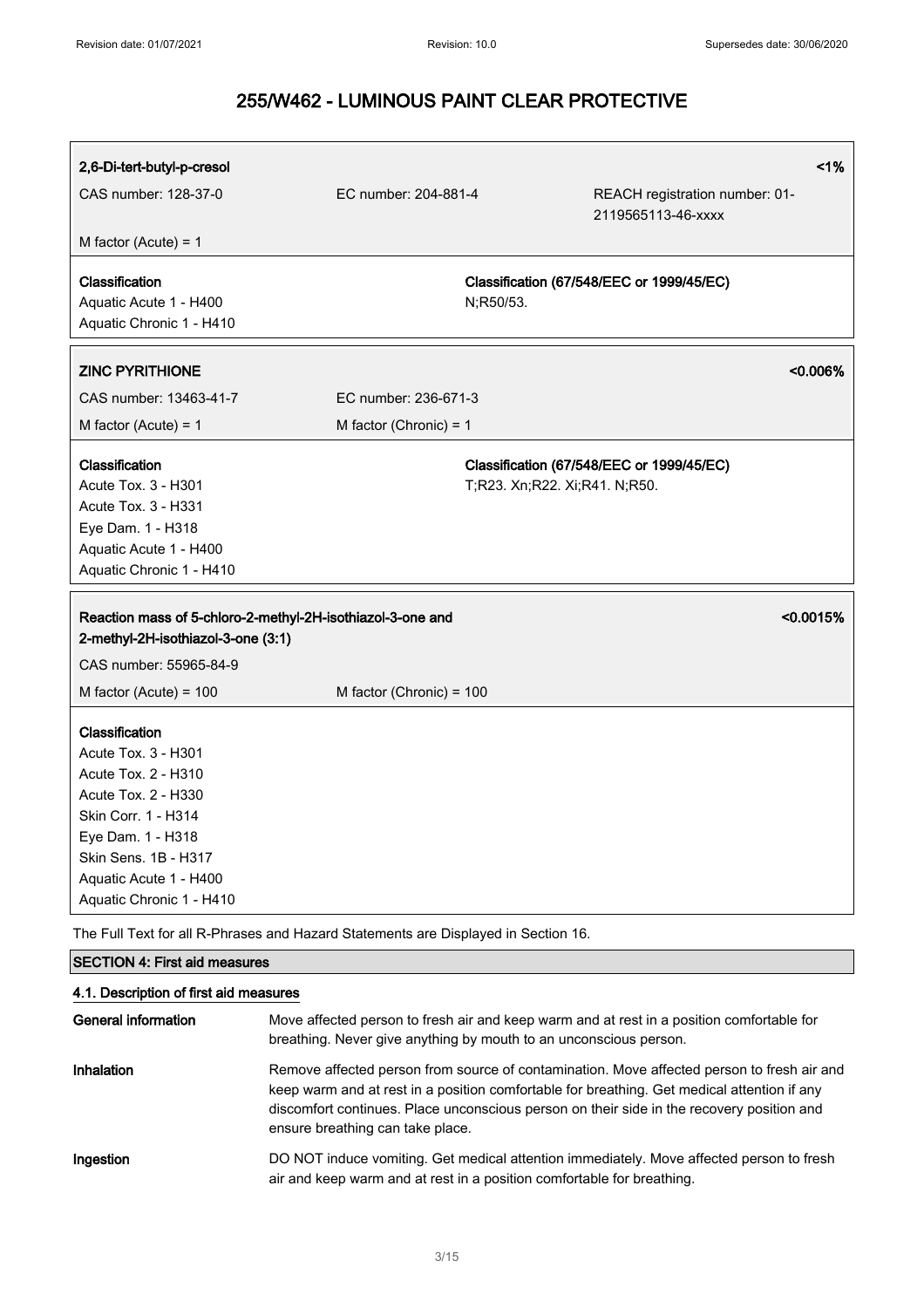| Skin contact                                               | Remove affected person from source of contamination. Remove contaminated clothing<br>immediately and wash skin with soap and water.                                                                                                                                                                          |  |
|------------------------------------------------------------|--------------------------------------------------------------------------------------------------------------------------------------------------------------------------------------------------------------------------------------------------------------------------------------------------------------|--|
| Eye contact                                                | Remove any contact lenses and open eyelids wide apart. Continue to rinse for at least 15<br>minutes and get medical attention.                                                                                                                                                                               |  |
|                                                            | 4.2. Most important symptoms and effects, both acute and delayed                                                                                                                                                                                                                                             |  |
| <b>General information</b>                                 | Get medical attention promptly if symptoms occur after washing.                                                                                                                                                                                                                                              |  |
|                                                            | 4.3. Indication of any immediate medical attention and special treatment needed                                                                                                                                                                                                                              |  |
| Notes for the doctor                                       | No specific recommendations.                                                                                                                                                                                                                                                                                 |  |
| <b>SECTION 5: Firefighting measures</b>                    |                                                                                                                                                                                                                                                                                                              |  |
| 5.1. Extinguishing media                                   |                                                                                                                                                                                                                                                                                                              |  |
| Suitable extinguishing media                               | Extinguish with foam, carbon dioxide, dry powder or water fog. Do not use water jet as an<br>extinguisher, as this will spread the fire.                                                                                                                                                                     |  |
| 5.2. Special hazards arising from the substance or mixture |                                                                                                                                                                                                                                                                                                              |  |
| Specific hazards                                           | The product is non-combustible. Toxic and corrosive gases or vapours.                                                                                                                                                                                                                                        |  |
| 5.3. Advice for firefighters                               |                                                                                                                                                                                                                                                                                                              |  |
| Protective actions during<br>firefighting                  | Avoid breathing fire gases or vapours. Avoid the spillage or runoff entering drains, sewers or<br>watercourses. Cool containers exposed to flames with water until well after the fire is out.                                                                                                               |  |
| Special protective equipment<br>for firefighters           | Wear positive-pressure self-contained breathing apparatus (SCBA) and appropriate protective<br>clothing.                                                                                                                                                                                                     |  |
| <b>SECTION 6: Accidental release measures</b>              |                                                                                                                                                                                                                                                                                                              |  |
|                                                            | 6.1. Personal precautions, protective equipment and emergency procedures                                                                                                                                                                                                                                     |  |
| <b>Personal precautions</b>                                | Avoid inhalation of vapours and contact with skin and eyes. Provide adequate ventilation.<br>Wear protective clothing as described in Section 8 of this safety data sheet.                                                                                                                                   |  |
| 6.2. Environmental precautions                             |                                                                                                                                                                                                                                                                                                              |  |
| <b>Environmental precautions</b>                           | Avoid discharge into drains or watercourses or onto the ground. Contain spillage with sand,<br>earth or other suitable non-combustible material. Spillages or uncontrolled discharges into<br>watercourses must be reported immediately to the Environmental Agency or other appropriate<br>regulatory body. |  |
| 6.3. Methods and material for containment and cleaning up  |                                                                                                                                                                                                                                                                                                              |  |
| Methods for cleaning up                                    | Avoid the spillage or runoff entering drains, sewers or watercourses. Absorb in vermiculite, dry<br>sand or earth and place into containers. Collect and place in suitable waste disposal<br>containers and seal securely. For waste disposal, see Section 13.                                               |  |
| 6.4. Reference to other sections                           |                                                                                                                                                                                                                                                                                                              |  |
| Reference to other sections                                | For personal protection, see Section 8.                                                                                                                                                                                                                                                                      |  |
| <b>SECTION 7: Handling and storage</b>                     |                                                                                                                                                                                                                                                                                                              |  |
| 7.1. Precautions for safe handling                         |                                                                                                                                                                                                                                                                                                              |  |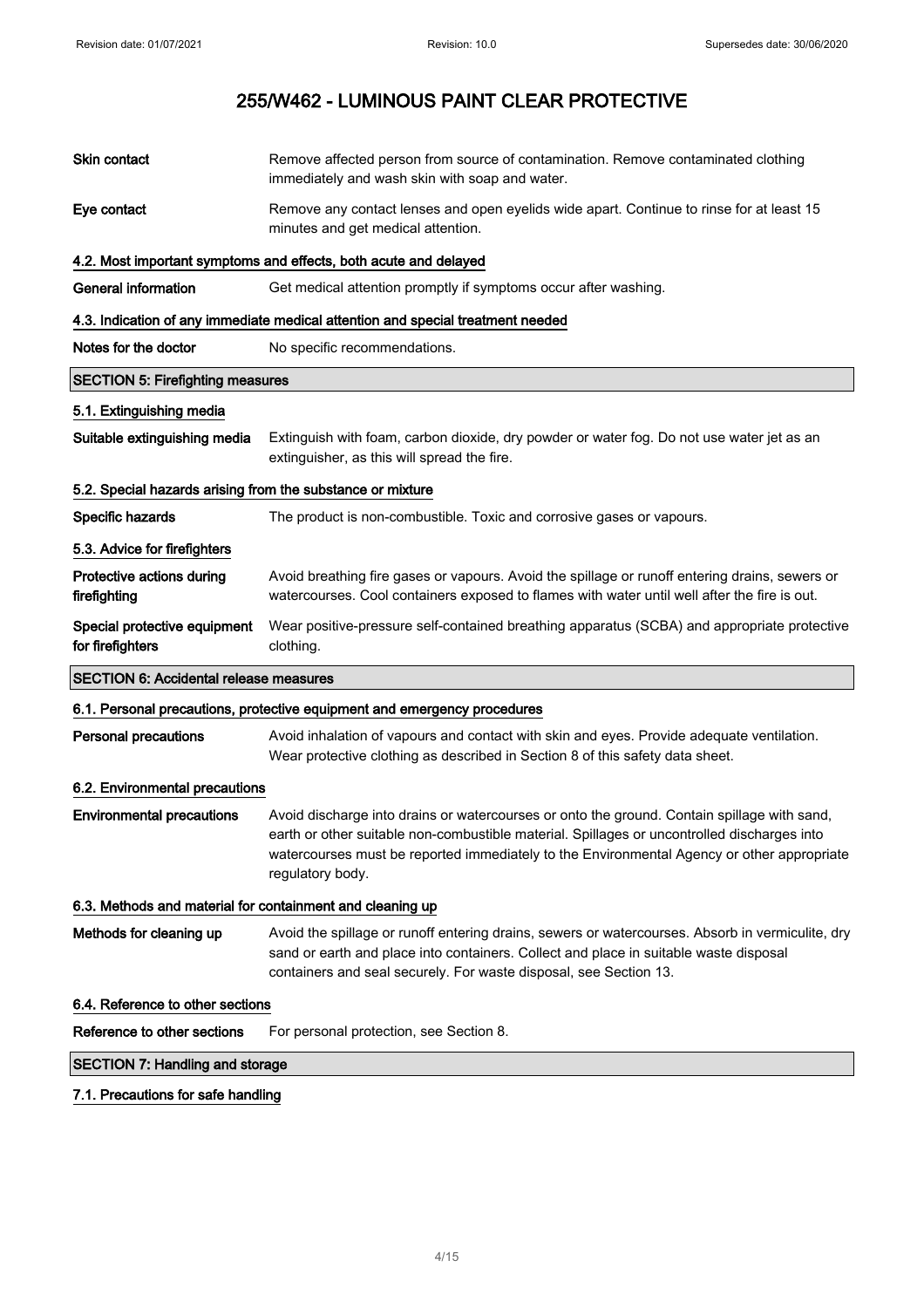| Usage precautions | Keep away from heat, sparks and open flame. Avoid spilling. Avoid contact with skin and        |
|-------------------|------------------------------------------------------------------------------------------------|
|                   | eyes. Avoid inhalation of vapours and spray mists. Do not eat, drink or smoke when using the   |
|                   | product. Good personal hygiene procedures should be implemented. Wash hands and any            |
|                   | other contaminated areas of the body with soap and water before leaving the work site. The     |
|                   | Manual Handling Operations Regulations may apply to the handling of containers of this         |
|                   | product. To assist employers, the following method of calculating the weight for any pack size |
|                   | is given. Take the pack size volume in litres and multiply this figure by the specific gravity |
|                   | value given in section 9. This will give the net weight of the coating in kilograms. Allowance |
|                   | will then have to be made for the immediate packaging to give an approximate gross weight.     |

#### 7.2. Conditions for safe storage, including any incompatibilities

| Storage precautions      | Store in closed original container at temperatures between 5°C and 25°C. Keep away from<br>heat, sparks and open flame. Protect from freezing and direct sunlight. Keep container tightly<br>closed. Keep containers upright. Store away from the following materials: Oxidising materials.<br>Alkalis, Acids, |
|--------------------------|----------------------------------------------------------------------------------------------------------------------------------------------------------------------------------------------------------------------------------------------------------------------------------------------------------------|
| 7.3. Specific end use(s) |                                                                                                                                                                                                                                                                                                                |
| Specific end use(s)      | The identified uses for this product are detailed in Section 1.2.                                                                                                                                                                                                                                              |
| Usage description        | Collect and place in suitable waste disposal containers and seal securely. Label the<br>containers containing waste and contaminated materials and remove from the area as soon<br>as possible.                                                                                                                |

## SECTION 8: Exposure controls/Personal protection

#### 8.1. Control parameters

Occupational exposure limits

#### Monopropylene glycol

Long-term exposure limit (8-hour TWA): WEL 150 ppm 10 mg/m<sup>3</sup>

## 2-(2-BUTOXYETHOXY)ETHANOL

Long-term exposure limit (8-hour TWA): WEL 10 ppm 67.5 mg/m<sup>3</sup> Short-term exposure limit (15-minute): WEL 15 ppm 101.2 mg/m<sup>3</sup>

## AMMONIA ...%

Long-term exposure limit (8-hour TWA): WEL 25 ppm 35 mg/m<sup>3</sup> Short-term exposure limit (15-minute): WEL 17 ppm 24 mg/m<sup>3</sup>

#### 2,6-Di-tert-butyl-p-cresol

Long-term exposure limit (8-hour TWA): WEL 10 mg/m<sup>3</sup>

## ZINC PYRITHIONE

Long-term exposure limit (8-hour TWA): WEL 0.35 mg/m<sup>3</sup> WEL = Workplace Exposure Limit.

#### Monopropylene glycol (CAS: 57-55-6)

DNEL Workers - Inhalation; Long term systemic effects: 168 mg/m<sup>3</sup> Workers - Inhalation; Long term local effects: 10 mg/m<sup>3</sup> Consumer - Inhalation; Long term local effects: 10 mg/m<sup>3</sup> Consumer - Inhalation; Long term systemic effects: 50 mg/m<sup>3</sup>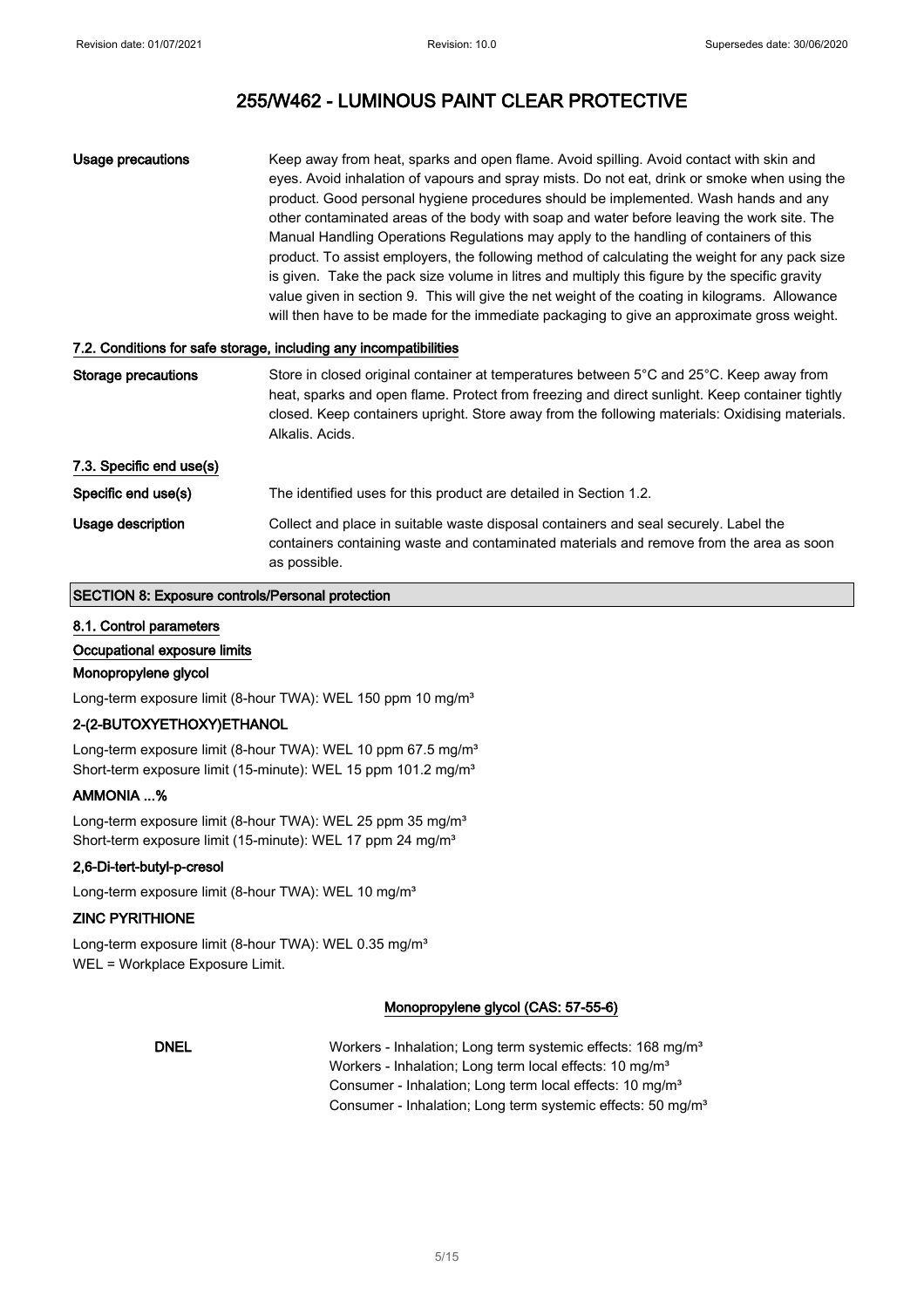| <b>PNEC</b> | - Fresh water; 260 mg/l                                                   |
|-------------|---------------------------------------------------------------------------|
|             | - marine water; 26 mg/l                                                   |
|             | - Sediment (Freshwater); 572 mg/l                                         |
|             | - Sediment (Marinewater); 57.2 mg/l                                       |
|             | - Soil; 50 mg/kg                                                          |
|             | - STP; 20000 mg/l                                                         |
|             | - Intermittent release; 183 mg/l                                          |
|             |                                                                           |
|             | 2,2,4 Trimethyl 1,3 Pentanediol Monoisobutyrate (CAS: 25265-77-4)         |
| <b>DNEL</b> | Workers - Dermal; Long term systemic effects: 13.9 mg/kg/day              |
|             | Workers - Inhalation; Long term systemic effects: 49 mg/m <sup>3</sup>    |
|             | Consumer - Oral; Long term systemic effects: 8.33 mg/kg/day               |
|             | Consumer - Dermal; Long term systemic effects: 8.33 mg/kg/day             |
|             |                                                                           |
|             | Consumer - Inhalation; Long term systemic effects: 14.5 mg/m <sup>3</sup> |
| <b>PNEC</b> | - Fresh water; 0.015 mg/l                                                 |
|             | - Sediment (Freshwater); 0.78 mg/kg                                       |
|             | $-$ STP; 7.5 mg/l                                                         |
|             | - marine water; 0.002 mg/l                                                |
|             | - Sediment (Marinewater); 0.078 mg/kg                                     |
|             | - Soil; 0.147 mg/kg                                                       |
|             |                                                                           |
|             | 2-(2-BUTOXYETHOXY)ETHANOL (CAS: 112-34-5)                                 |
| <b>DNEL</b> | Workers - Inhalation; Short term local effects: 101.2 mg/m <sup>3</sup>   |
|             | Workers - Dermal; Long term systemic effects: 83 mg/kg/day                |
|             | Workers - Inhalation; Long term systemic effects: 67.5 mg/m <sup>3</sup>  |
|             | Workers - Inhalation; Long term local effects: 67.5 mg/m <sup>3</sup>     |
|             | Consumer - Inhalation; Short term local effects: 60.7 mg/m <sup>3</sup>   |
|             | Consumer - Dermal; Long term systemic effects: 50 mg/kg/day               |
|             |                                                                           |
|             | Consumer - Inhalation; Long term systemic effects: 40.5 mg/m <sup>3</sup> |
|             | Consumer - Oral; Long term systemic effects: 5 mg/kg/day                  |
|             | Consumer - Inhalation; Long term local effects: 40.5 mg/m <sup>3</sup>    |
| <b>PNEC</b> | - Fresh water; 1.1 mg/l                                                   |
|             | - marine water; 0.11 mg/l                                                 |
|             | - Intermittent release; 11 mg/l                                           |
|             | - STP; 200 mg/l                                                           |
|             | - Sediment (Freshwater); 4.4 mg/kg                                        |
|             | - Sediment (Marinewater); 0.44 mg/kg                                      |
|             |                                                                           |
|             | - Soil; 0.32 mg/kg                                                        |
|             | 2,6-Di-tert-butyl-p-cresol (CAS: 128-37-0)                                |
|             | Industry - Dermal; : 0.5 mg/kg/day                                        |
| <b>DNEL</b> |                                                                           |
|             | Industry - Inhalation; : 3.5 mg/kg/day                                    |
| <b>PNEC</b> | - Fresh water; 0.000199 mg/l                                              |
|             | - Sediment; 0.0996 mg/l                                                   |
|             | - marine water; 0.0000199 mg/l                                            |
|             | - Soil; 0.04769 mg/l                                                      |
|             |                                                                           |
|             |                                                                           |

## 8.2. Exposure controls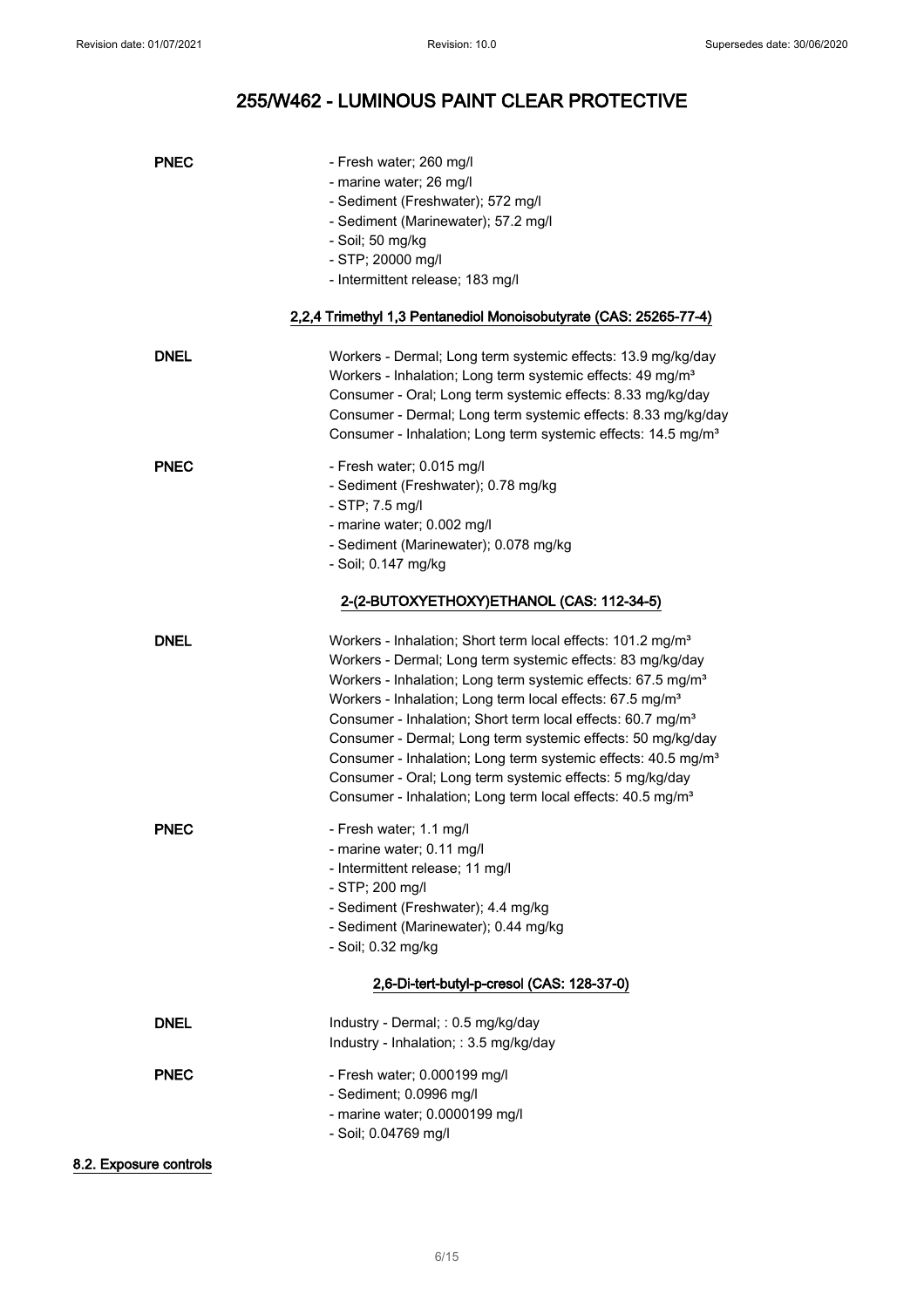### Protective equipment



| Appropriate engineering<br>controls | Provide adequate ventilation. Observe Occupational Exposure Limits and minimise the risk of<br>inhalation of vapours.                                                                                                                                                                                                                                                                                                                                                                                                                                                                                                                                                                                                                                                       |
|-------------------------------------|-----------------------------------------------------------------------------------------------------------------------------------------------------------------------------------------------------------------------------------------------------------------------------------------------------------------------------------------------------------------------------------------------------------------------------------------------------------------------------------------------------------------------------------------------------------------------------------------------------------------------------------------------------------------------------------------------------------------------------------------------------------------------------|
| Eye/face protection                 | Wear approved, tight fitting safety glasses where splashing is probable.                                                                                                                                                                                                                                                                                                                                                                                                                                                                                                                                                                                                                                                                                                    |
| Hand protection                     | To protect hands from chemicals, gloves should comply with European Standards EN388 and<br>374. As a general principle, exposure should be managed by means other than the provision<br>of protective gloves. Manufacturers' performance data suggest that the optimum glove for use<br>should be: Neoprene, nitrile, polyethylene or PVC. Barrier cream applied before work may<br>make it easier to clean the skin after exposure, but does not prevent absorption through the<br>skin. It should be noted that liquid may penetrate the gloves. Frequent changes are<br>recommended. The most suitable glove should be chosen in consultation with the glove<br>supplier/manufacturer, who can provide information about the breakthrough time of the glove<br>material. |
| Other skin and body<br>protection   | Wear appropriate clothing to prevent reasonably probable skin contact.                                                                                                                                                                                                                                                                                                                                                                                                                                                                                                                                                                                                                                                                                                      |
| Hygiene measures                    | No specific hygiene procedures recommended but good personal hygiene practices should<br>always be observed when working with chemical products.                                                                                                                                                                                                                                                                                                                                                                                                                                                                                                                                                                                                                            |
| <b>Respiratory protection</b>       | Protection against nuisance dust must be used when the airborne concentration exceeds 10<br>mg/m3. In case of inadequate ventilation or risk of inhalation of dust, use suitable respiratory<br>equipment with particle filter (type P2).                                                                                                                                                                                                                                                                                                                                                                                                                                                                                                                                   |

# SECTION 9: Physical and chemical properties

#### 9.1. Information on basic physical and chemical properties

|                                                 | . .                     |
|-------------------------------------------------|-------------------------|
| Appearance                                      | White Viscous liquid.   |
| Colour                                          | Dries clear             |
| Odour                                           | Mild.                   |
| <b>Odour threshold</b>                          | Not determined.         |
| <b>Melting point</b>                            | Not applicable.         |
| Initial boiling point and range                 | Not determined.         |
| Flash point                                     | Not applicable.         |
| <b>Evaporation rate</b>                         | Not determined.         |
| <b>Evaporation factor</b>                       | Not determined.         |
| Flammability (solid, gas)                       | Not applicable.         |
| Upper/lower flammability or<br>explosive limits | Not applicable.         |
| Vapour pressure                                 | Not determined.         |
| Vapour density                                  | Not determined.         |
| <b>Relative density</b>                         | 1.05 approx. @ @ 20 C°C |
| <b>Bulk density</b>                             | Not applicable.         |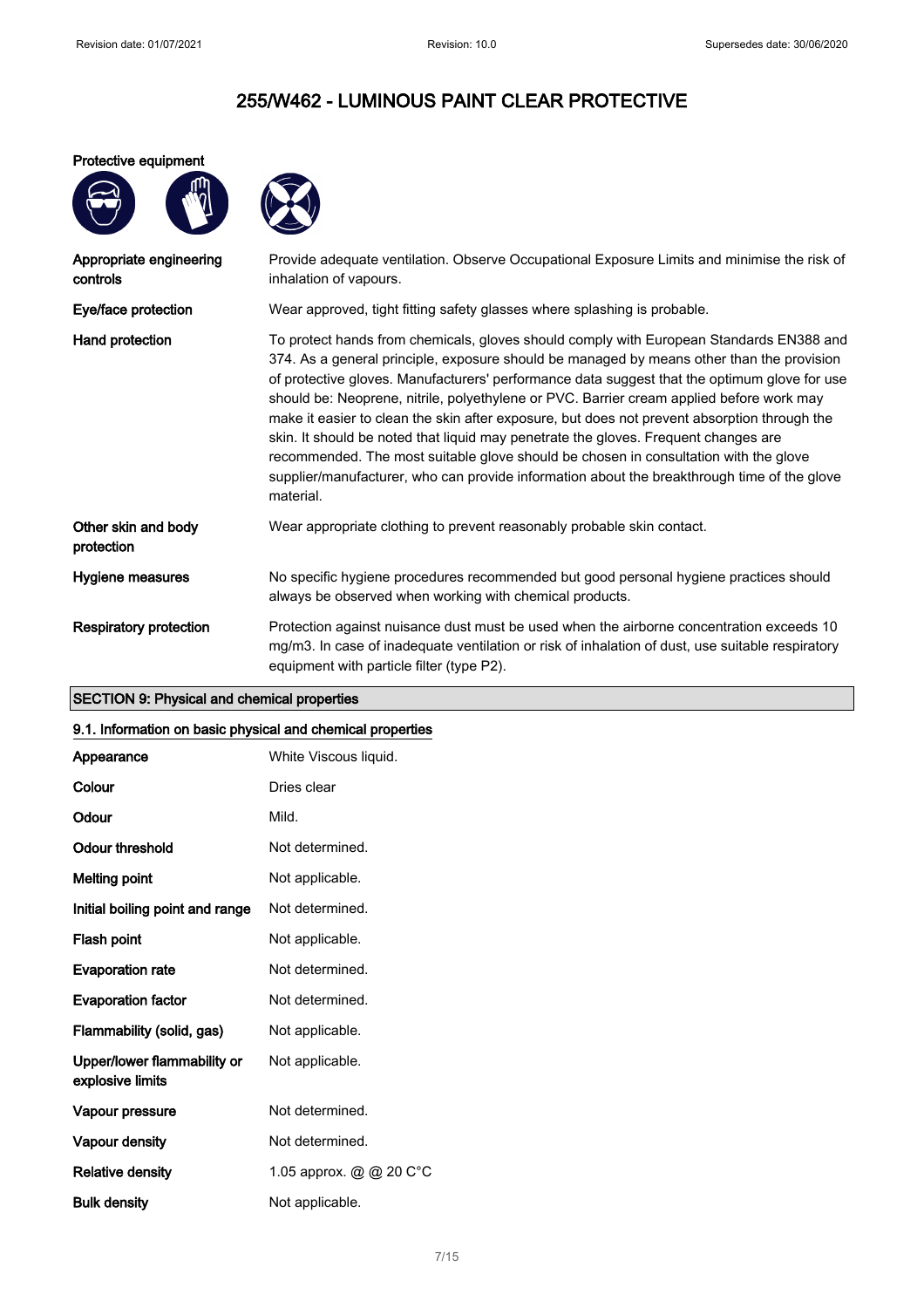| Solubility(ies)                                     | Miscible with water                                                                                                                |
|-----------------------------------------------------|------------------------------------------------------------------------------------------------------------------------------------|
| Auto-ignition temperature                           | Not applicable.                                                                                                                    |
| <b>Viscosity</b>                                    | 3.5 (Rotothinner) P @ 25 C°C                                                                                                       |
| <b>Explosive properties</b>                         | Not applicable.                                                                                                                    |
| Explosive under the influence<br>of a flame         | Not considered to be explosive.                                                                                                    |
| <b>Oxidising properties</b>                         | The mixture itself has not been tested but none of the ingredient substances meet the criteria<br>for classification as oxidising. |
| 9.2. Other information<br>Volatile organic compound | EU: (cat A/i): 140 g/l 2010. This product contains a maximum VOC content of 36 g/litre.                                            |
| <b>SECTION 10: Stability and reactivity</b>         |                                                                                                                                    |
| 10.1. Reactivity                                    |                                                                                                                                    |
| Reactivity                                          | There are no known reactivity hazards associated with this product.                                                                |
| 10.2. Chemical stability                            |                                                                                                                                    |
| <b>Stability</b>                                    | Stable at normal ambient temperatures and when used as recommended.                                                                |
| 10.3. Possibility of hazardous reactions            |                                                                                                                                    |
| Possibility of hazardous<br>reactions               | Not determined.                                                                                                                    |
| 10.4. Conditions to avoid                           |                                                                                                                                    |
| <b>Conditions to avoid</b>                          | Avoid heat, flames and other sources of ignition. Avoid contact with the following materials:<br>Acids. Oxidising agents.          |
| 10.5. Incompatible materials                        |                                                                                                                                    |
| Materials to avoid                                  | Strong alkalis. Strong acids. Strong oxidising agents.                                                                             |
| 10.6. Hazardous decomposition products              |                                                                                                                                    |
| Hazardous decomposition<br>products                 | Oxides of carbon. Thermal decomposition or combustion may liberate carbon oxides and<br>other toxic gases or vapours.              |
| <b>SECTION 11: Toxicological information</b>        |                                                                                                                                    |
| 11.1. Information on toxicological effects          |                                                                                                                                    |
| <b>Toxicological effects</b>                        | No data recorded.                                                                                                                  |
| <b>General information</b>                          | No specific health hazards known.                                                                                                  |
| Inhalation                                          | No specific health hazards known.                                                                                                  |
| Ingestion                                           | No harmful effects expected from quantities likely to be ingested by accident.                                                     |
| Skin contact                                        | Prolonged contact may cause dryness of the skin.                                                                                   |
| Eye contact                                         | May cause temporary eye irritation.                                                                                                |
| Acute and chronic health<br>hazards                 | This product has low toxicity. Only large quantities are likely to have adverse effects on<br>human health.                        |
| Route of exposure                                   | Skin absorption. Ingestion. Skin and/or eye contact.                                                                               |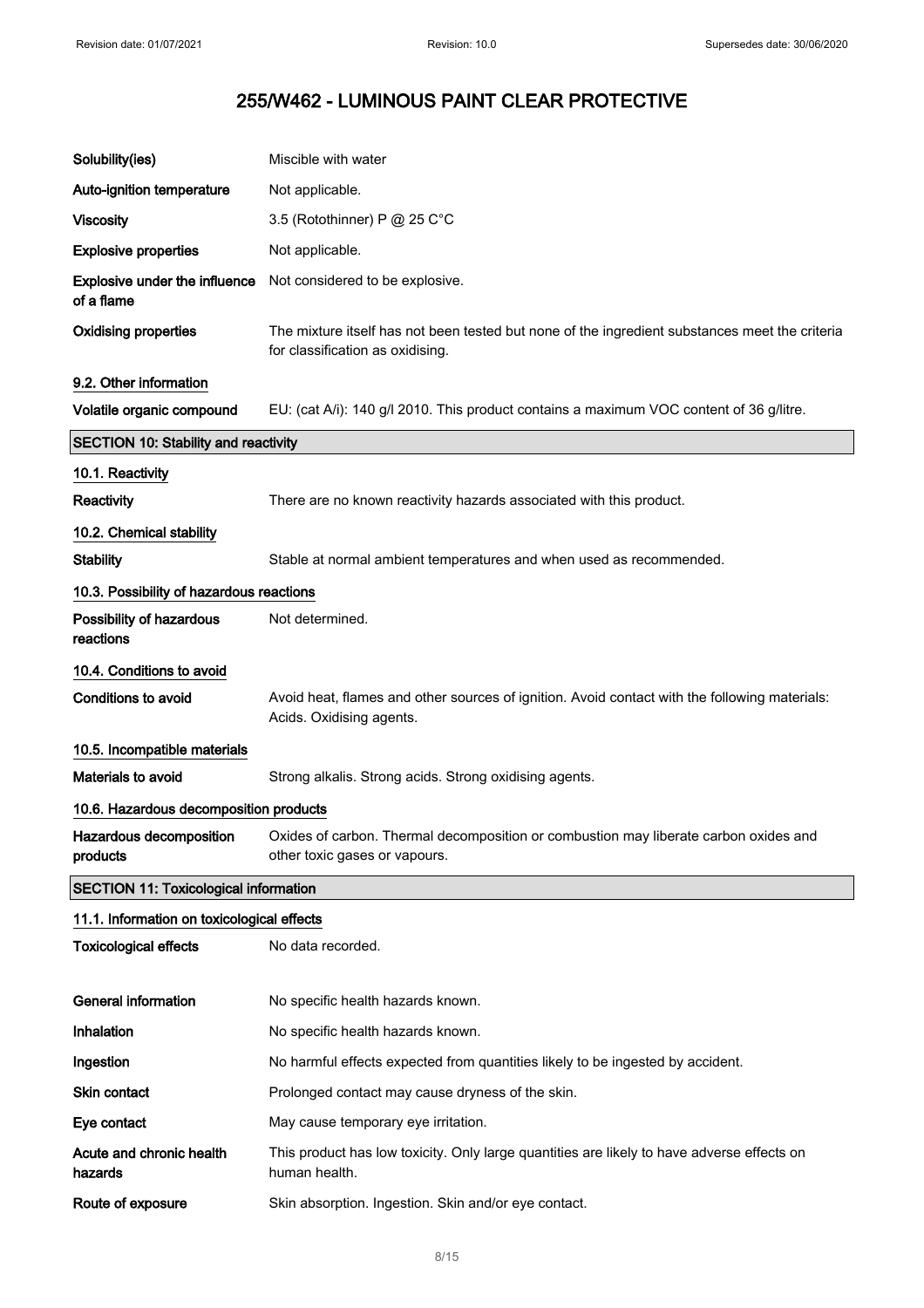# Medical considerations Skin disorders and allergies.

# Toxicological information on ingredients.

|                                                           | Monopropylene glycol         |
|-----------------------------------------------------------|------------------------------|
| Acute toxicity - oral                                     |                              |
| Acute toxicity oral (LD <sub>50</sub> 20,000.0<br>mg/kg)  |                              |
| <b>Species</b>                                            | Rat                          |
| ATE oral (mg/kg)                                          | 20,000.0                     |
| Acute toxicity - dermal                                   |                              |
| Acute toxicity dermal (LD <sub>50</sub> 2,100.0<br>mg/kg) |                              |
| <b>Species</b>                                            | Rabbit                       |
| ATE dermal (mg/kg)                                        | 2,100.0                      |
| Skin corrosion/irritation                                 |                              |
| Skin corrosion/irritation                                 | Not irritating.              |
| Serious eye damage/irritation                             |                              |
| Serious eye<br>damage/irritation                          | Not irritating.              |
| <b>Respiratory sensitisation</b>                          |                              |
| Respiratory sensitisation Not sensitising.                |                              |
| Skin sensitisation                                        |                              |
| Skin sensitisation                                        | Not sensitising.             |
|                                                           | 1,2-BENZISOTHIAZOL-3(2H)-ONE |
| Acute toxicity - oral                                     |                              |
| Acute toxicity oral (LD <sub>50</sub><br>mg/kg)           | 1,193.0                      |
| <b>Species</b>                                            | Rat                          |
| ATE oral (mg/kg)                                          | 1,193.0                      |
| Acute toxicity - dermal                                   |                              |
| Acute toxicity dermal (LD <sub>50</sub> 4,115.0<br>mg/kg) |                              |
| <b>Species</b>                                            | Rat                          |
| ATE dermal (mg/kg)                                        | 4,115.0                      |
|                                                           |                              |

# ZINC PYRITHIONE

| Acute toxicity - oral   |       |
|-------------------------|-------|
| ATE oral (mg/kg)        | 100.0 |
| Acute toxicity - dermal |       |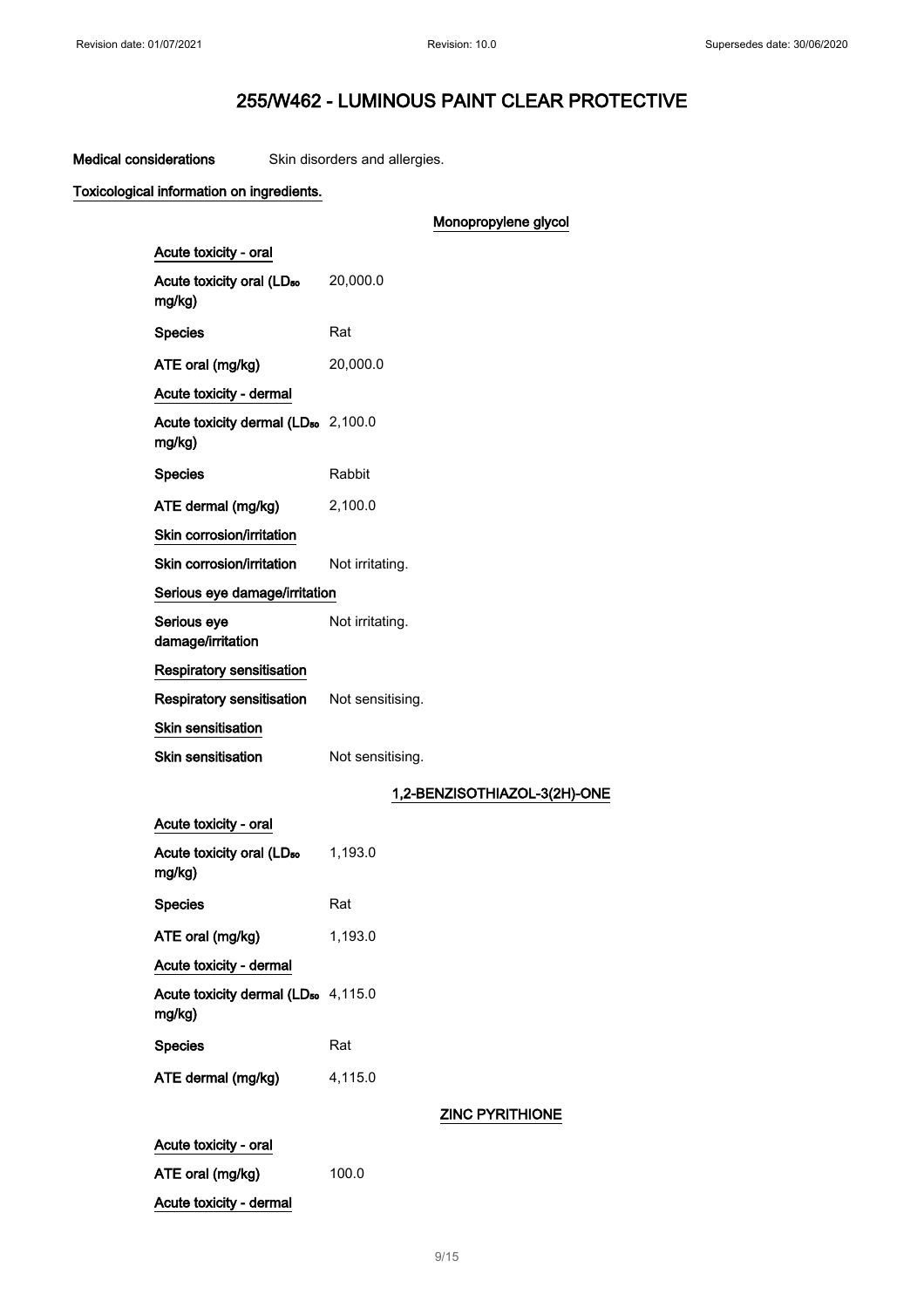| Acute toxicity dermal (LD <sub>50</sub> 2,000.0<br>mg/kg)                                     |                                                                                                      |  |
|-----------------------------------------------------------------------------------------------|------------------------------------------------------------------------------------------------------|--|
| <b>Species</b>                                                                                | Rat                                                                                                  |  |
| Skin corrosion/irritation                                                                     |                                                                                                      |  |
| Animal data                                                                                   | Not irritating.                                                                                      |  |
| <b>Respiratory sensitisation</b>                                                              |                                                                                                      |  |
| <b>Respiratory sensitisation</b>                                                              | Not sensitising.                                                                                     |  |
| <b>Skin sensitisation</b>                                                                     |                                                                                                      |  |
| Skin sensitisation                                                                            | Not sensitising.                                                                                     |  |
| Carcinogenicity                                                                               |                                                                                                      |  |
| Carcinogenicity                                                                               | There is no evidence that the product can cause cancer.                                              |  |
| Specific target organ toxicity - repeated exposure                                            |                                                                                                      |  |
|                                                                                               | STOT - repeated exposure Not classified as a specific target organ toxicant after repeated exposure. |  |
| Reaction mass of 5-chloro-2-methyl-2H-isothiazol-3-one and 2-methyl-2H-isothiazol-3-one (3:1) |                                                                                                      |  |
| Acute toxicity - oral                                                                         |                                                                                                      |  |
| ATE oral (mg/kg)                                                                              | 100.0                                                                                                |  |
| Acute toxicity - dermal                                                                       |                                                                                                      |  |
| ATE dermal (mg/kg)                                                                            | 50.0                                                                                                 |  |
| Acute toxicity - inhalation                                                                   |                                                                                                      |  |
| <b>ATE inhalation (vapours</b><br>mg/l)                                                       | 0.5                                                                                                  |  |

## SECTION 12: Ecological information

Ecotoxicity There are no data on the ecotoxicity of this product.

# 12.1. Toxicity

Ecological information on ingredients.

### Monopropylene glycol

| Acute aguatic toxicity                    |                                                                                                                               |
|-------------------------------------------|-------------------------------------------------------------------------------------------------------------------------------|
| Acute toxicity - fish                     | LC50, 96 hours: 40613 mg/l, Oncorhynchus mykiss (Rainbow trout)                                                               |
| Acute toxicity - aquatic<br>invertebrates | $EC_{50}$ , > 48 hours: 43500 mg/l, Daphnia magna                                                                             |
| Acute toxicity - aguatic<br>plants        | EC <sub>50</sub> , 96 hours: 19000 mg/l, Scenedesmus subspicatus<br>EC <sub>50</sub> , 96 hours: 19000 mg/l, Freshwater algae |
| Acute toxicity -<br>microorganisms        | NOEC, 18 hours: 20000 mg/l, Activated sludge                                                                                  |

# BRONOPOL (INN)

# Acute aquatic toxicity

| LE(C)50 | $0.01 < L(E)C50 \le 0.1$ |
|---------|--------------------------|
|---------|--------------------------|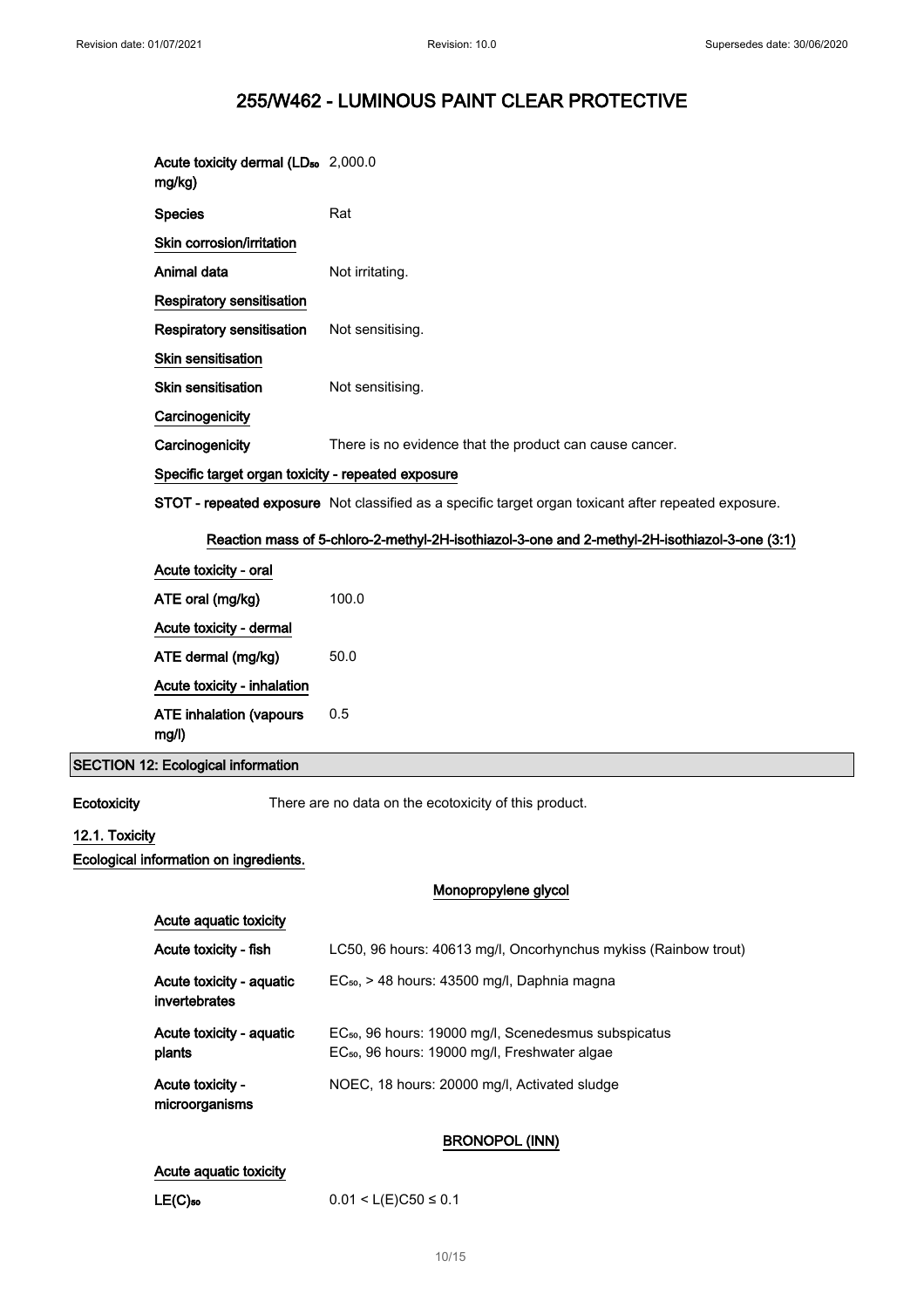| M factor (Acute)                                                           | 10                                                                                            |
|----------------------------------------------------------------------------|-----------------------------------------------------------------------------------------------|
| Chronic aquatic toxicity                                                   |                                                                                               |
| M factor (Chronic)                                                         | 1                                                                                             |
|                                                                            | 1,2-BENZISOTHIAZOL-3(2H)-ONE                                                                  |
| Acute aquatic toxicity                                                     |                                                                                               |
| $LE(C)$ <sub>50</sub>                                                      | $0.1 < L(E)C50 \le 1$                                                                         |
| M factor (Acute)                                                           | 1                                                                                             |
| Acute toxicity - fish                                                      | LC <sub>50</sub> , 96 hours: 2.18 mg/l, Oncorhynchus mykiss (Rainbow trout)                   |
| Acute toxicity - aquatic<br>invertebrates                                  | EC <sub>50</sub> , 48 hours: 2.94 mg/l, Daphnia magna                                         |
| Acute toxicity - aquatic<br>plants                                         | EC <sub>50</sub> , 72 hours: 0.11 mg/l, Pseudokirchneriella subcapitata                       |
|                                                                            | <b>ZINC PYRITHIONE</b>                                                                        |
| Acute aquatic toxicity                                                     |                                                                                               |
| $LE(C)$ 50                                                                 | $0.1 < L(E)C50 \le 1$                                                                         |
| M factor (Acute)                                                           | 1                                                                                             |
| Acute toxicity - fish                                                      | LC50, ~ 96 hours: 0.0026 mg/l, Pimephales promelas (Fat-head Minnow)                          |
| Acute toxicity - aquatic<br>invertebrates                                  | EC <sub>50</sub> , ~ 48 hours: 0.0082 mg/l, Daphnia magna                                     |
| Acute toxicity - aquatic<br>plants                                         | EC <sub>50</sub> , 96 hours: 0.0012 mg/l, Marinewater algae                                   |
| Chronic aquatic toxicity                                                   |                                                                                               |
| M factor (Chronic)                                                         | 1                                                                                             |
|                                                                            | Reaction mass of 5-chloro-2-methyl-2H-isothiazol-3-one and 2-methyl-2H-isothiazol-3-one (3:1) |
| Acute aquatic toxicity                                                     |                                                                                               |
| $LE(C)$ 50                                                                 | $0.001 < L(E)C50 \le 0.01$                                                                    |
| M factor (Acute)                                                           | 100                                                                                           |
| Chronic aquatic toxicity                                                   |                                                                                               |
| M factor (Chronic)                                                         | 100                                                                                           |
| 12.2. Persistence and degradability                                        |                                                                                               |
| Persistence and degradability The product is expected to be biodegradable. |                                                                                               |
| Ecological information on ingredients.                                     |                                                                                               |
|                                                                            | Monopropylene glycol                                                                          |
| Persistence and<br>degradability                                           | The product is readily biodegradable.                                                         |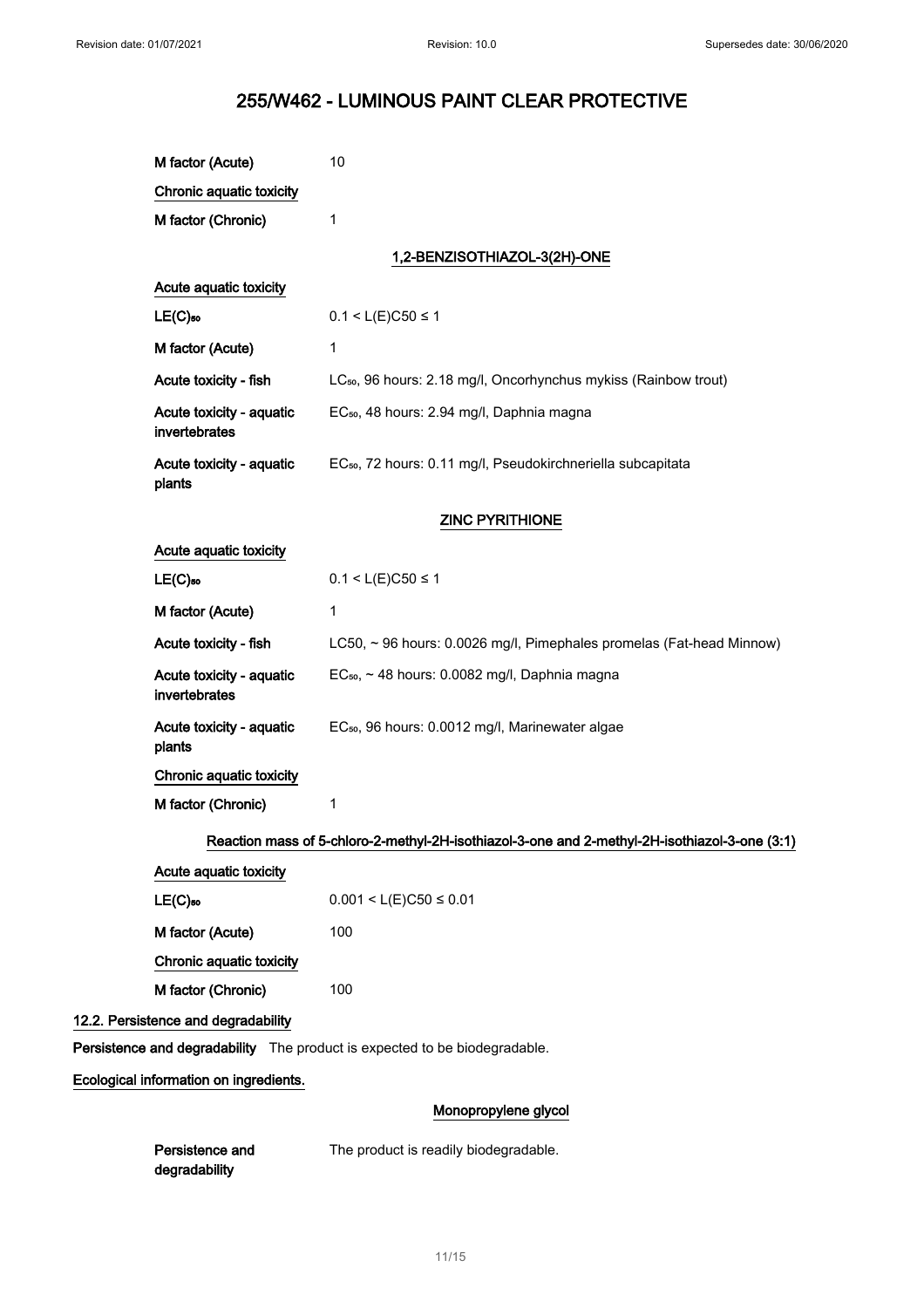|                                                                                                                  | Biodegradation                             | - Degradation 81%: > 28 days<br>- Degradation 96%: 64 days                                                     |
|------------------------------------------------------------------------------------------------------------------|--------------------------------------------|----------------------------------------------------------------------------------------------------------------|
|                                                                                                                  |                                            | <b>ZINC PYRITHIONE</b>                                                                                         |
|                                                                                                                  | Persistence and<br>degradability           | The product is readily biodegradable.                                                                          |
|                                                                                                                  | 12.3. Bioaccumulative potential            |                                                                                                                |
|                                                                                                                  | <b>Bioaccumulative potential</b>           | No data available on bioaccumulation.                                                                          |
|                                                                                                                  | Ecological information on ingredients.     |                                                                                                                |
|                                                                                                                  |                                            | Monopropylene glycol                                                                                           |
|                                                                                                                  | <b>Bioaccumulative potential</b>           | The product is not bioaccumulating. BCF: < 100,                                                                |
|                                                                                                                  | <b>Partition coefficient</b>               | log Pow: 1.07                                                                                                  |
|                                                                                                                  |                                            | <b>ZINC PYRITHIONE</b>                                                                                         |
|                                                                                                                  | <b>Bioaccumulative potential</b>           | BCF: 50,                                                                                                       |
|                                                                                                                  | <b>Partition coefficient</b>               | log Pow: 0.93                                                                                                  |
| 12.4. Mobility in soil                                                                                           |                                            |                                                                                                                |
| <b>Mobility</b>                                                                                                  |                                            | The product contains substances, which are water soluble and may spread in water systems.                      |
|                                                                                                                  | Ecological information on ingredients.     |                                                                                                                |
|                                                                                                                  |                                            | Monopropylene glycol                                                                                           |
|                                                                                                                  | <b>Mobility</b>                            | The product contains volatile organic compounds (VOCs) which have a<br>photochemical ozone creation potential. |
|                                                                                                                  | Henry's law constant                       | 0.00566 atm m3/mol @ @ 12 °C°C                                                                                 |
|                                                                                                                  | 12.5. Results of PBT and vPvB assessment   |                                                                                                                |
| Results of PBT and vPvB<br>This product does not contain any substances classified as PBT or vPvB.<br>assessment |                                            |                                                                                                                |
|                                                                                                                  | Ecological information on ingredients.     |                                                                                                                |
|                                                                                                                  |                                            | Monopropylene glycol                                                                                           |
|                                                                                                                  | Results of PBT and vPvB<br>assessment      | This substance is not classified as PBT or vPvB according to current EU criteria.                              |
|                                                                                                                  |                                            | <b>ZINC PYRITHIONE</b>                                                                                         |
|                                                                                                                  | Results of PBT and vPvB<br>assessment      | This substance is not classified as PBT or vPvB according to current EU criteria.                              |
|                                                                                                                  | 12.6. Other adverse effects                |                                                                                                                |
| Other adverse effects<br>Not determined.                                                                         |                                            |                                                                                                                |
|                                                                                                                  | <b>SECTION 13: Disposal considerations</b> |                                                                                                                |
| 13.1. Waste treatment methods                                                                                    |                                            |                                                                                                                |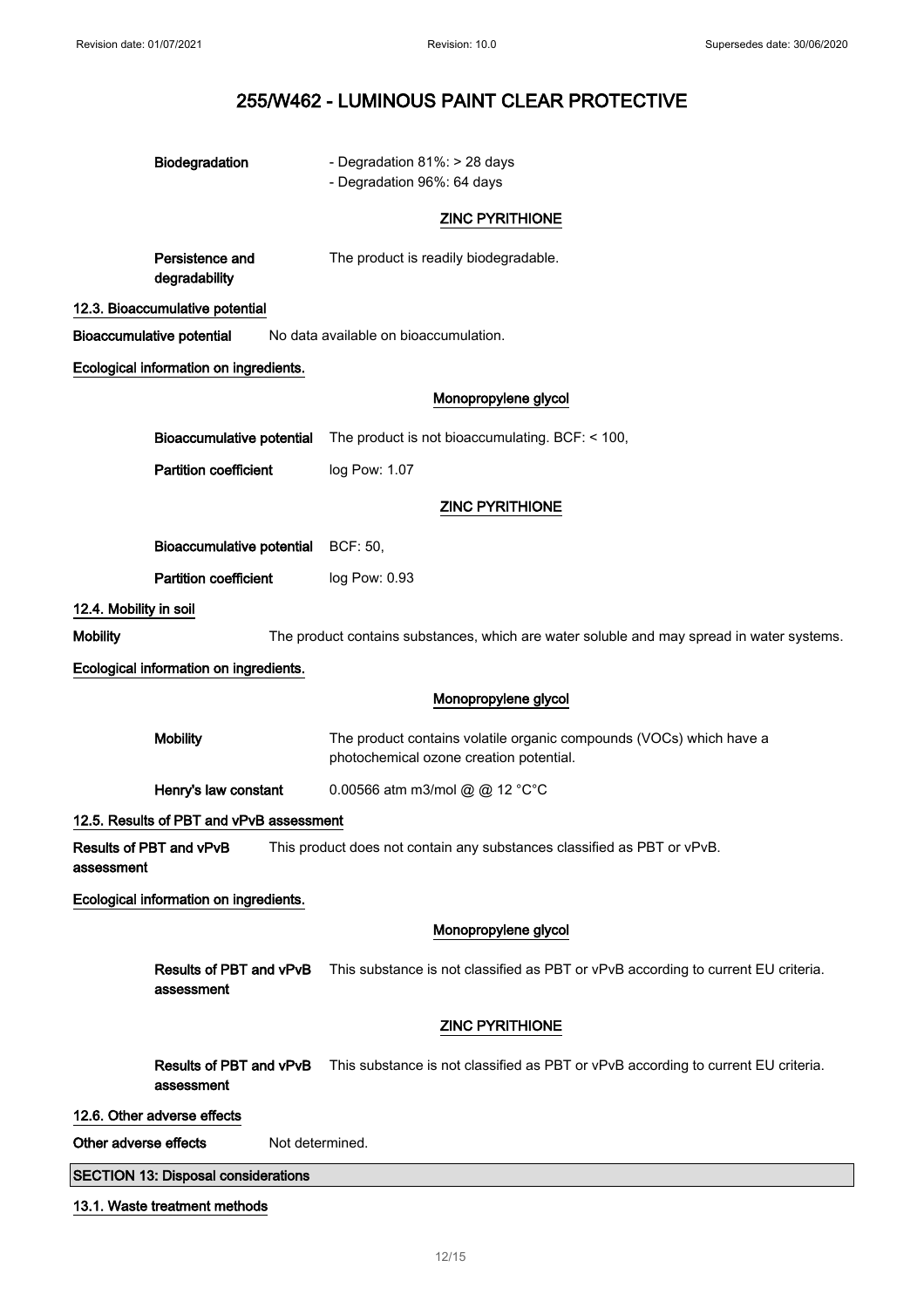| <b>General information</b> | Avoid the spillage or runoff entering drains, sewers or watercourses. Waste should be treated<br>as controlled waste. Dispose of waste to licensed waste disposal site in accordance with the<br>requirements of the local Waste Disposal Authority.                                                                                                                                                                                                                                                                                                                                                                                                                                               |
|----------------------------|----------------------------------------------------------------------------------------------------------------------------------------------------------------------------------------------------------------------------------------------------------------------------------------------------------------------------------------------------------------------------------------------------------------------------------------------------------------------------------------------------------------------------------------------------------------------------------------------------------------------------------------------------------------------------------------------------|
| Disposal methods           | Avoid the spillage or runoff entering drains, sewers or watercourses.                                                                                                                                                                                                                                                                                                                                                                                                                                                                                                                                                                                                                              |
| Waste class                | When this coating, in its liguid state, as supplied, becomes a waste, it is categorised as non-<br>hazardous waste, with code 08 01 12 (WATER BASED LIQUID WASTE). Part used<br>containers, not drained and/or rigorously scraped out and containing dry residues of the<br>supplied coating, are categorised as non-hazardous waste, with code 08 01 12 (WATER<br>BASED LIQUID WASTE). If mixed with other wastes, the above waste code may not be<br>applicable. Used containers, drained and/or rigorously scraped out and containing dry<br>residues of the supplied coating, are categorised as non-hazardous waste, with code 15 01 02<br>(plastic packaging) or 15 01 04 (metal packaging). |

### SECTION 14: Transport information

General The product is not covered by international regulations on the transport of dangerous goods (IMDG, IATA, ADR/RID).

## 14.1. UN number

Not applicable.

## 14.2. UN proper shipping name

Not applicable.

## 14.3. Transport hazard class(es)

Not applicable.

#### 14.4. Packing group

Not applicable.

## 14.5. Environmental hazards

Environmentally hazardous substance/marine pollutant No.

#### 14.6. Special precautions for user

No information required.

# 14.7. Transport in bulk according to Annex II of MARPOL and the IBC Code

## Transport in bulk according to Not applicable. Annex II of MARPOL 73/78 and the IBC Code

# SECTION 15: Regulatory information

| 15.1. Safety, health and environmental regulations/legislation specific for the substance or mixture |                                                                                                                                                                                                                                                                                                                                                                                                            |
|------------------------------------------------------------------------------------------------------|------------------------------------------------------------------------------------------------------------------------------------------------------------------------------------------------------------------------------------------------------------------------------------------------------------------------------------------------------------------------------------------------------------|
| <b>National regulations</b>                                                                          | The Control of Substances Hazardous to Health Regulations 2002 (SI 2002 No. 2677) (as<br>amended).                                                                                                                                                                                                                                                                                                         |
| EU legislation                                                                                       | Regulation (EC) No 1907/2006 of the European Parliament and of the Council of 18<br>December 2006 concerning the Registration, Evaluation, Authorisation and Restriction of<br>Chemicals (REACH) (as amended).<br>Regulation (EC) No 1272/2008 of the European Parliament and of the Council of 16<br>December 2008 on classification, labelling and packaging of substances and mixtures (as<br>amended). |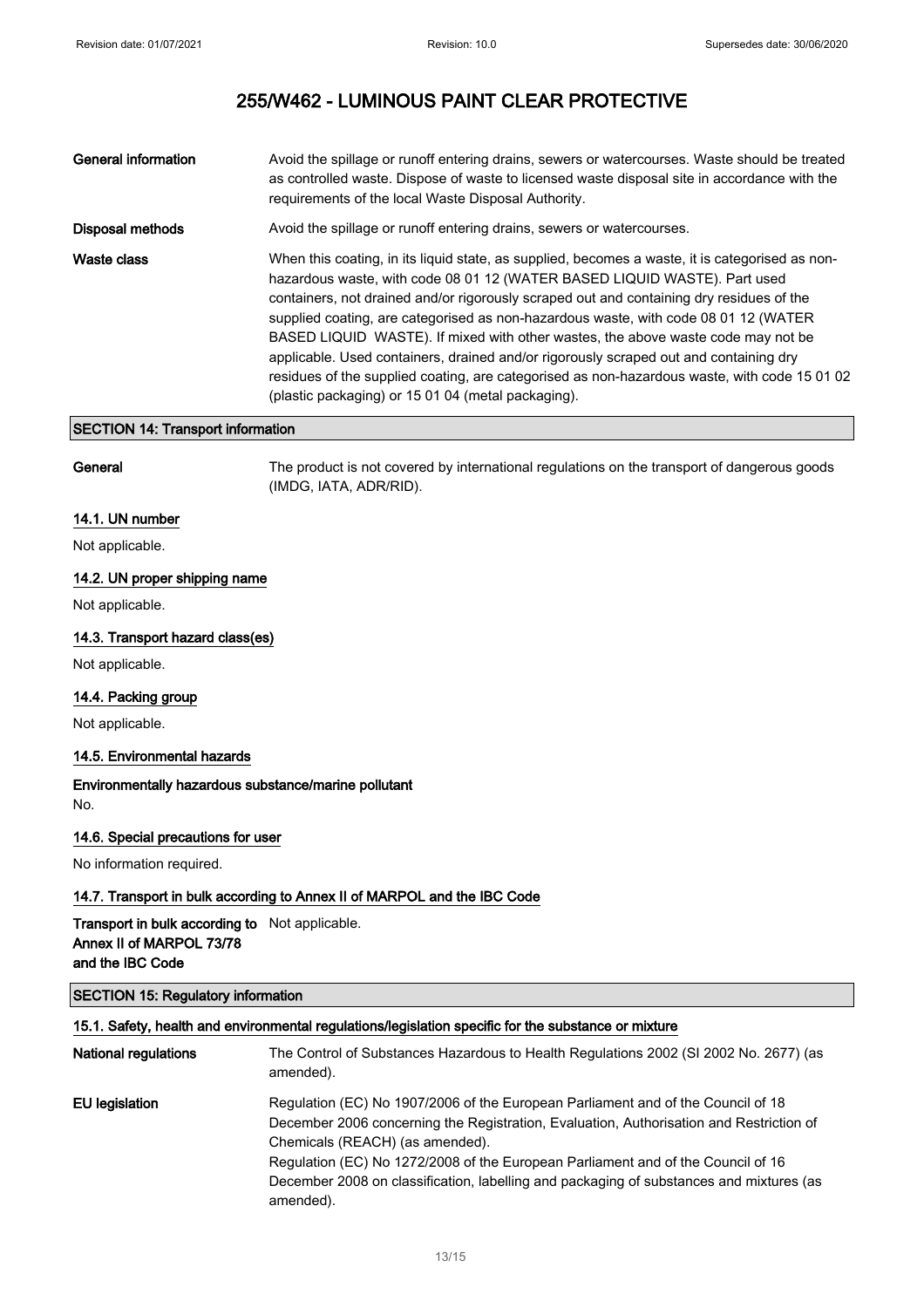Guidance Workplace Exposure Limits EH40.

## 15.2. Chemical safety assessment

No chemical safety assessment has been carried out.

## SECTION 16: Other information

| Abbreviations and acronyms          | ATE: Acute Toxicity Estimate.                                                                                |
|-------------------------------------|--------------------------------------------------------------------------------------------------------------|
| used in the safety data sheet       | ADR: European Agreement concerning the International Carriage of Dangerous Goods by                          |
|                                     | Road.                                                                                                        |
|                                     | CAS: Chemical Abstracts Service.                                                                             |
|                                     | DNEL: Derived No Effect Level.                                                                               |
|                                     | GHS: Globally Harmonized System.                                                                             |
|                                     | ICAO: Technical Instructions for the Safe Transport of Dangerous Goods by Air.                               |
|                                     | IMDG: International Maritime Dangerous Goods.                                                                |
|                                     | LD <sub>50</sub> : Lethal Dose to 50% of a test population (Median Lethal Dose).                             |
|                                     | PBT: Persistent, Bioaccumulative and Toxic substance.                                                        |
|                                     | REACH: Registration, Evaluation, Authorisation and Restriction of Chemicals Regulation<br>(EC) No 1907/2006. |
|                                     | PNEC: Predicted No Effect Concentration.                                                                     |
|                                     | RID: European Agreement concerning the International Carriage of Dangerous Goods by<br>Rail.                 |
|                                     | SVHC: Substances of Very High Concern.                                                                       |
|                                     | vPvB: Very Persistent and Very Bioaccumulative.                                                              |
|                                     | cATpE: Converted Acute Toxicity Point Estimate.                                                              |
|                                     | EC <sub>50</sub> : 50% of maximal Effective Concentration.                                                   |
| <b>Classification abbreviations</b> | Aquatic Acute = Hazardous to the aquatic environment (acute)                                                 |
| and acronyms                        | Aquatic Chronic = Hazardous to the aquatic environment (chronic)                                             |
|                                     | Asp. Tox. = Aspiration hazard                                                                                |
|                                     | Carc. = Carcinogenicity                                                                                      |
|                                     | Eye Dam. = Serious eye damage                                                                                |
|                                     | Eye Irrit. = Eye irritation                                                                                  |
|                                     | Resp. Sens. = Respiratory sensitisation<br>Skin Irrit. = Skin irritation                                     |
|                                     | Skin Sens. = Skin sensitisation                                                                              |
|                                     | STOT SE = Specific target organ toxicity-single exposure                                                     |
|                                     | STOT RE = Specific target organ toxicity-repeated exposure                                                   |
|                                     |                                                                                                              |
| <b>Revision comments</b>            | Issued in accordance with Annex II to REACH, as amended by Commission Regulation (EU)                        |
|                                     | No. 2015/830 Revision of in can biocides information. Classification of Titanium Dioxide                     |
|                                     | updated in line with the 14th ATP to CLP.                                                                    |
| <b>Issued by</b>                    | Technical Dept. (N.O.)                                                                                       |
| <b>Revision date</b>                | 01/07/2021                                                                                                   |
| Revision                            | 10.0                                                                                                         |
| Supersedes date                     | 30/06/2020                                                                                                   |
| <b>SDS number</b>                   | 10630                                                                                                        |
| <b>SDS status</b>                   | Approved.                                                                                                    |